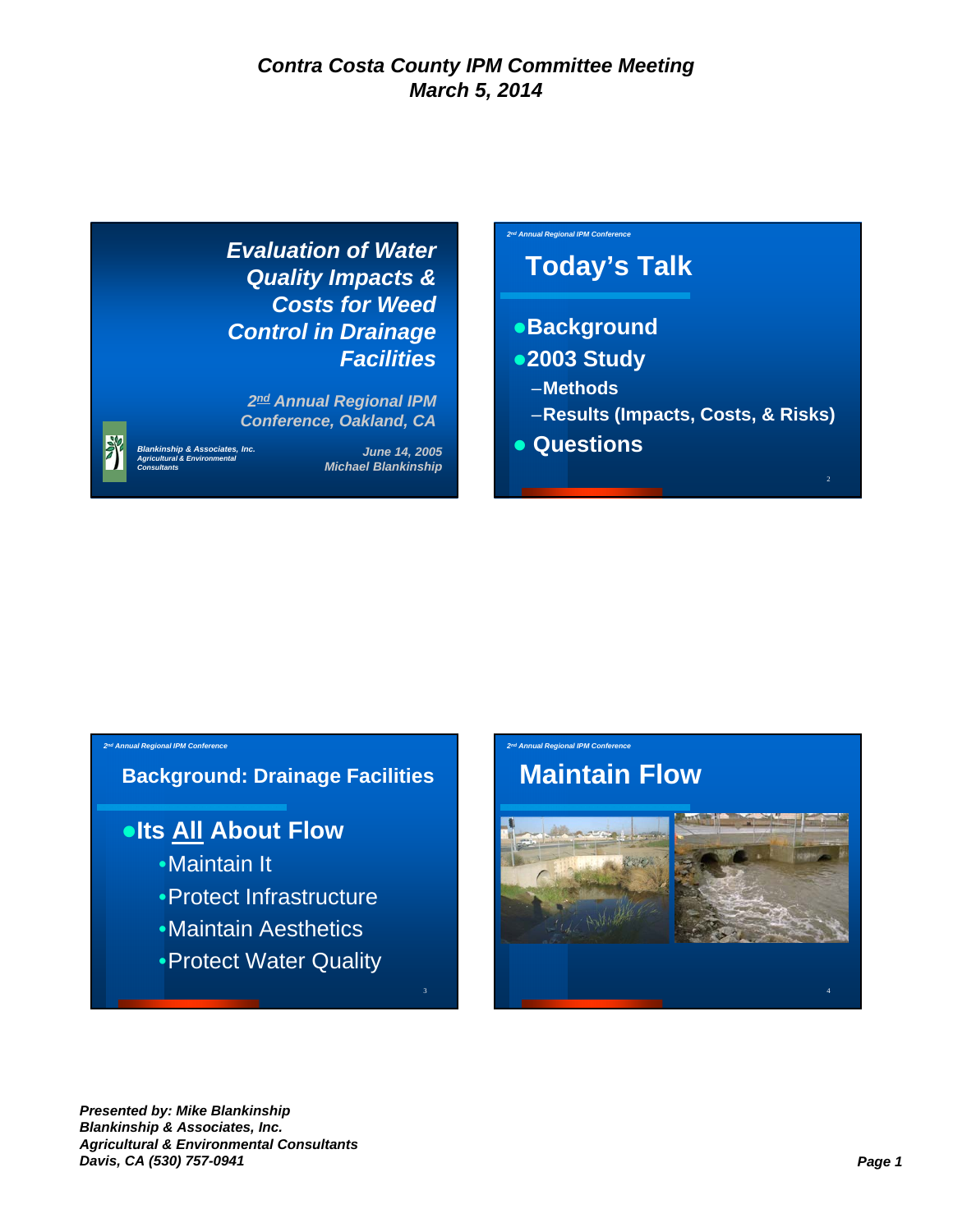



#### *2nd Annual Regional IPM Conference* **Protect Water Quality**

•**TMDLs** •**Habitat** •**Beneficial Uses**



#### *2nd Annual Regional IPM Conference*

# **2003 Study**

- **Rationale:**
	- –**Part of DeltaKeeper v. SWRCB Settlement**
	- **Used to Revise Aquatic Pesticide Permit**
- **Evaluated:**
	- –**Water Quality**
	- –**Efficacy**
	- **Cost Effectiveness**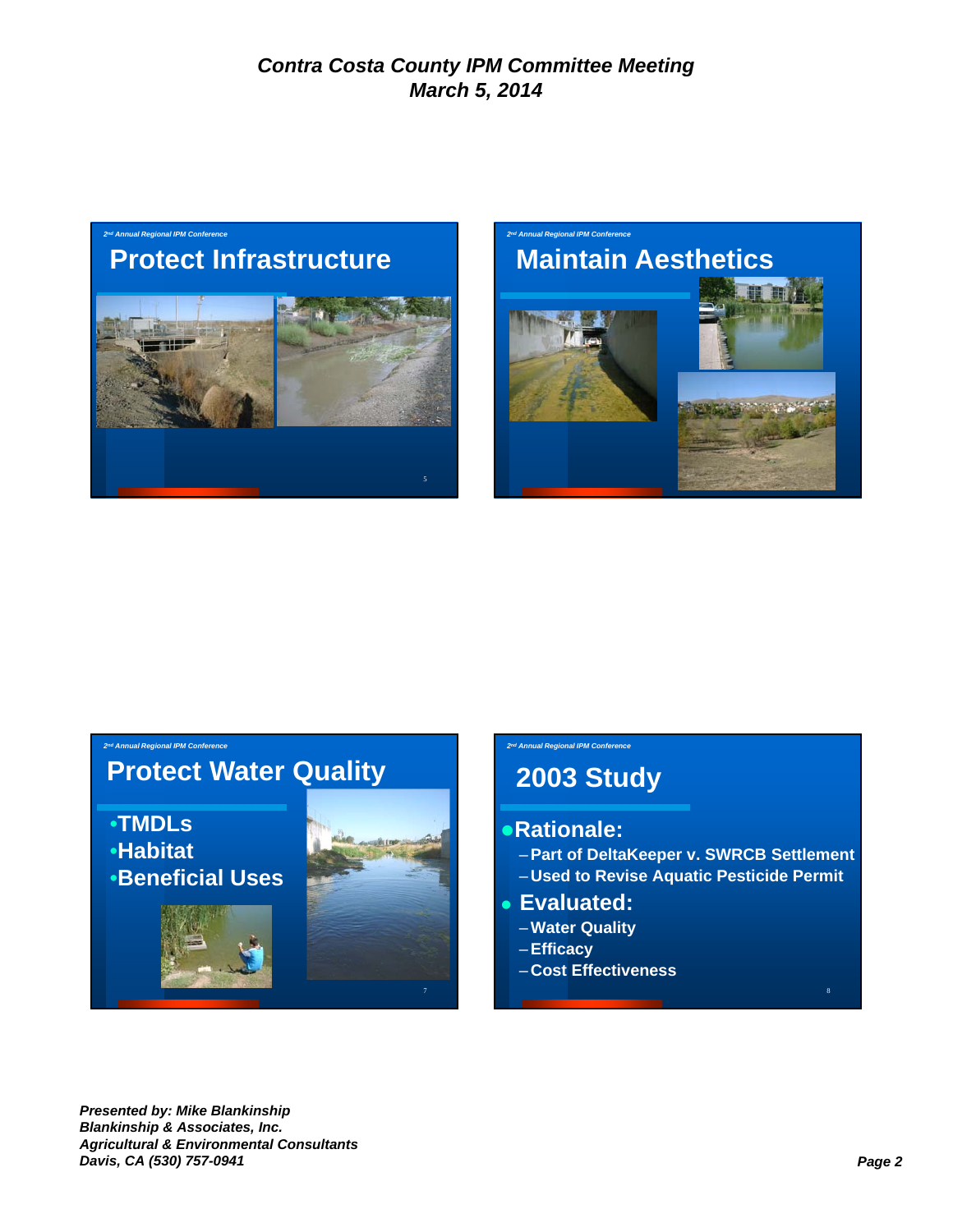## **Locations Contra Costa County** – **Rodeo Creek:** – **Bettencourt Basin:**

*2nd Annual Regional IPM Conference*

#### **Manual Techniques**

9

11

**Goats**

- –**Sacramento County Mechanical &**
- **Reclamation District 999: Chemical/ Mechanical**

# **Parameters Measured**

### **Chemical/Physical Properties**

**Turbidity**

*2nd Annual Regional IPM Conference*

- **N & P**
- **TDS**
- **Coliform & E. Coli**
- **Dissolved Oxygen**
- **Petroleum Hydrocarbons**
- **Regrowth**

#### *2nd Annual Regional IPM Conference*

## **Parameters Measured**

- **Economic**
- **Manpower**
- **Equipment**
- **Workers Compensation Claim Costs**
- **Normalized to \$/Acre Treated**

*2nd Annual Regional IPM Conference*

# **Target Weeds**

- **Terrestrial (blackberry)**
- **Emergent (Cattails)**
- **Aquatic (Primrose)**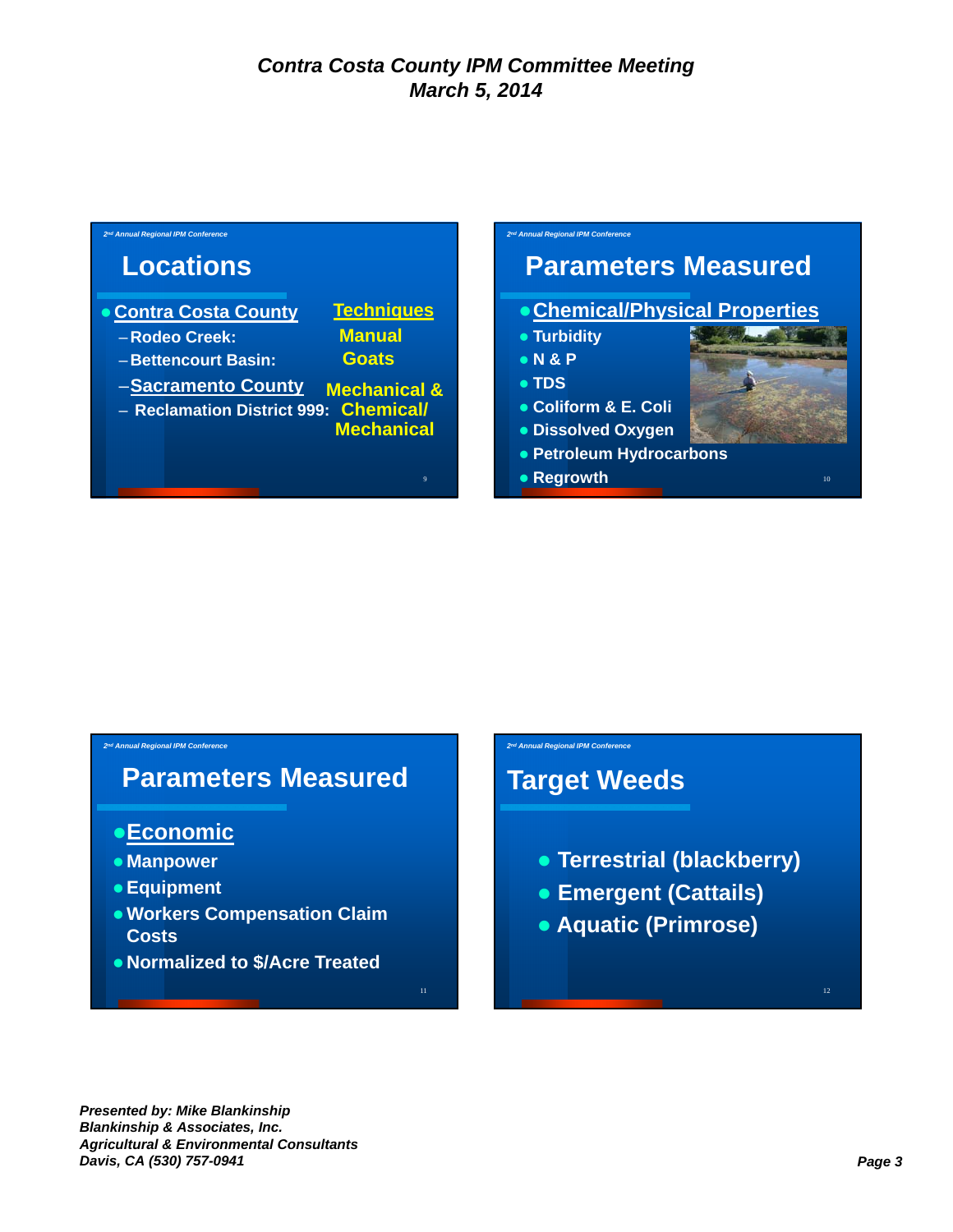





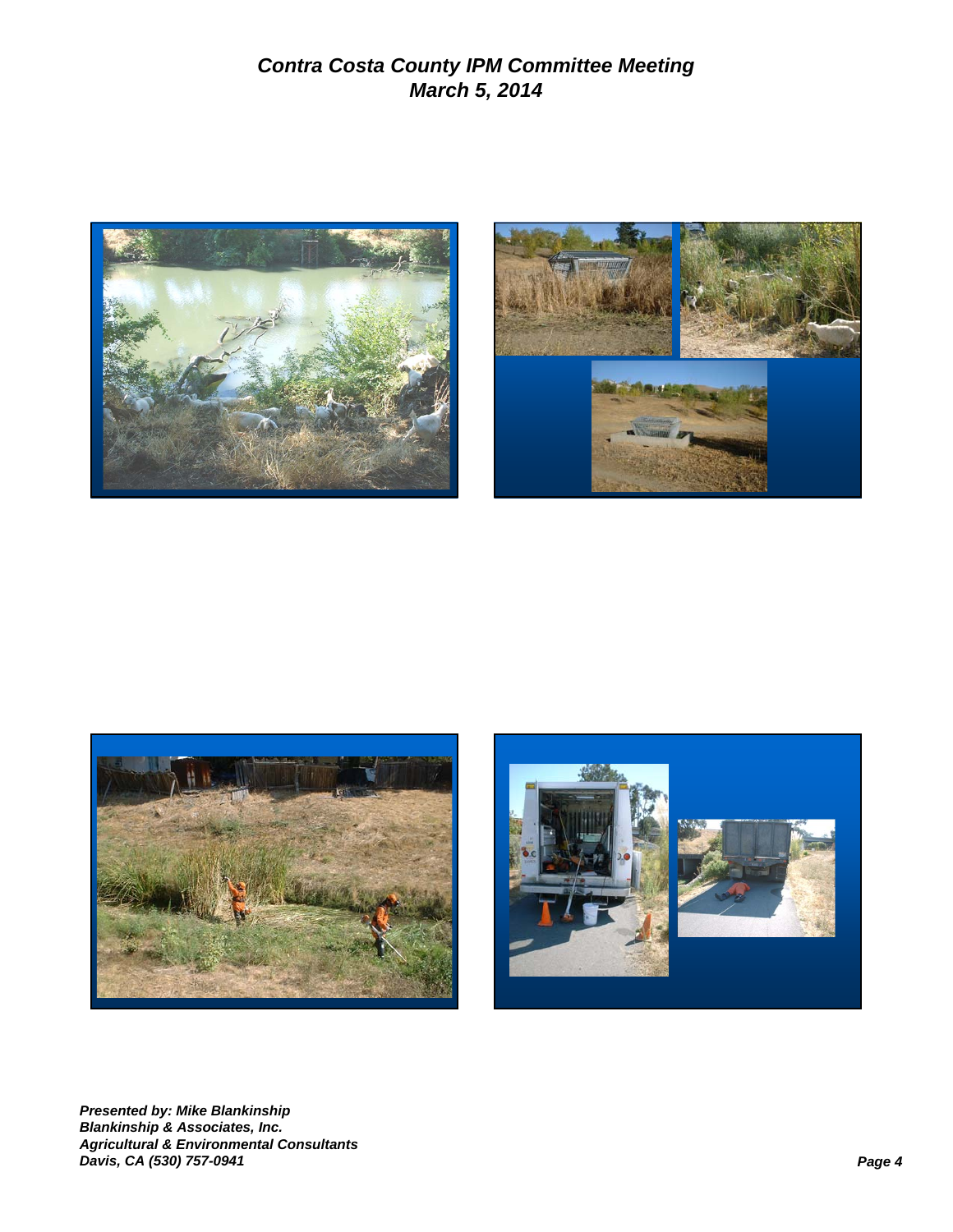





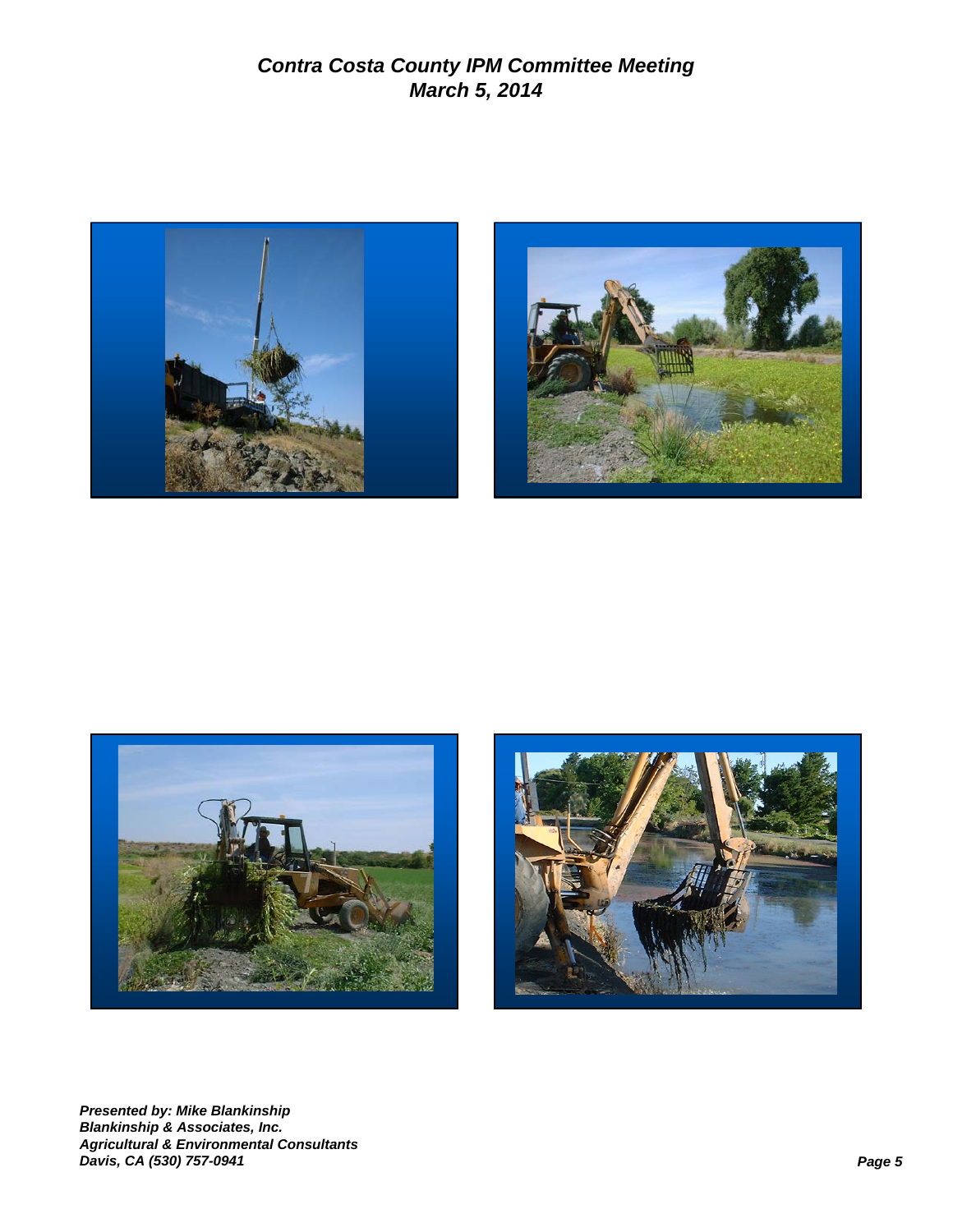



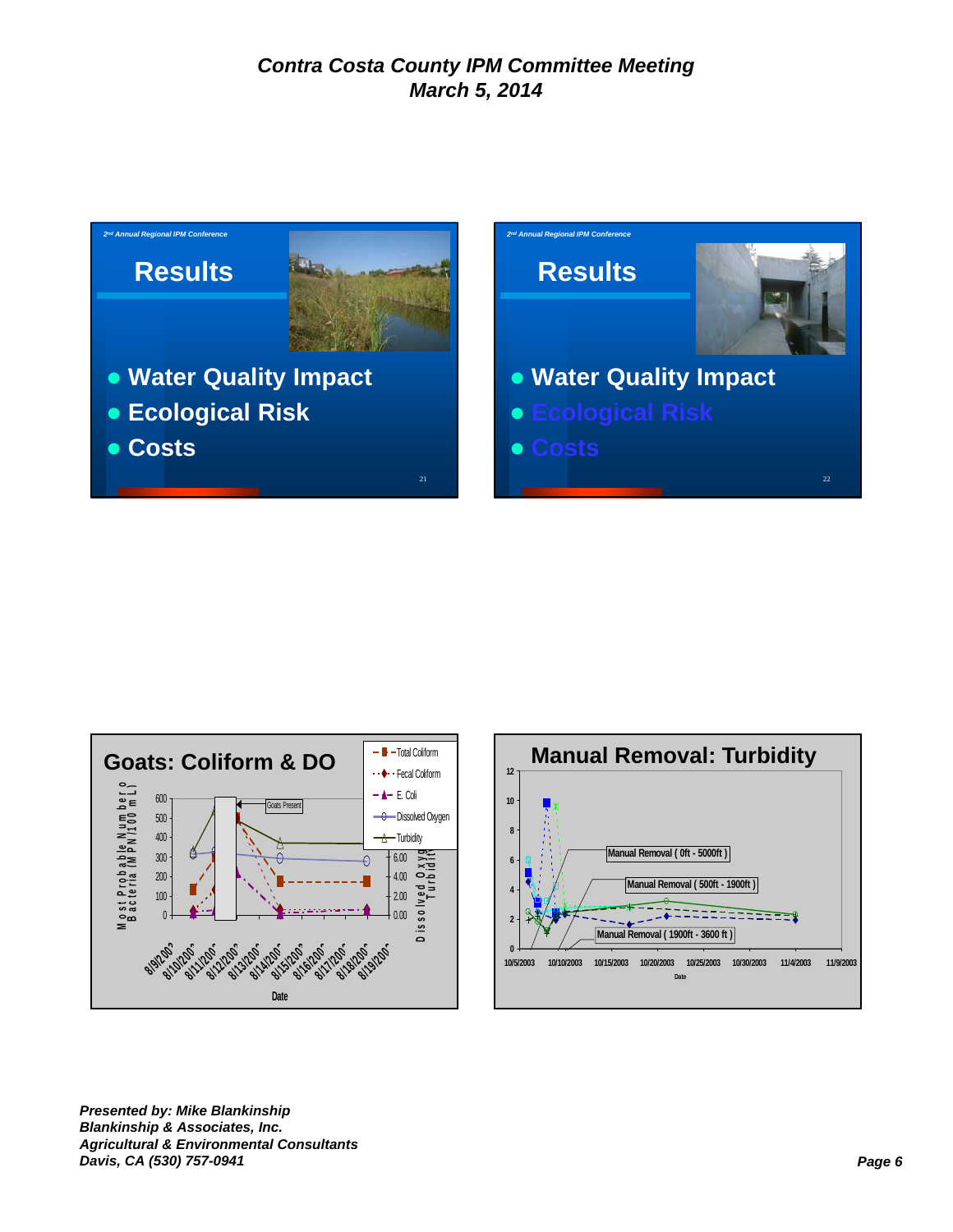

# **Ecological Risk**

**Example:**

*2nd Annual Regional IPM Conference*

- –**AquaMaster® and Cygnet Plus®**
- **Apply at Maximum label rates**
- –**What are the resulting water concentrations?**

27

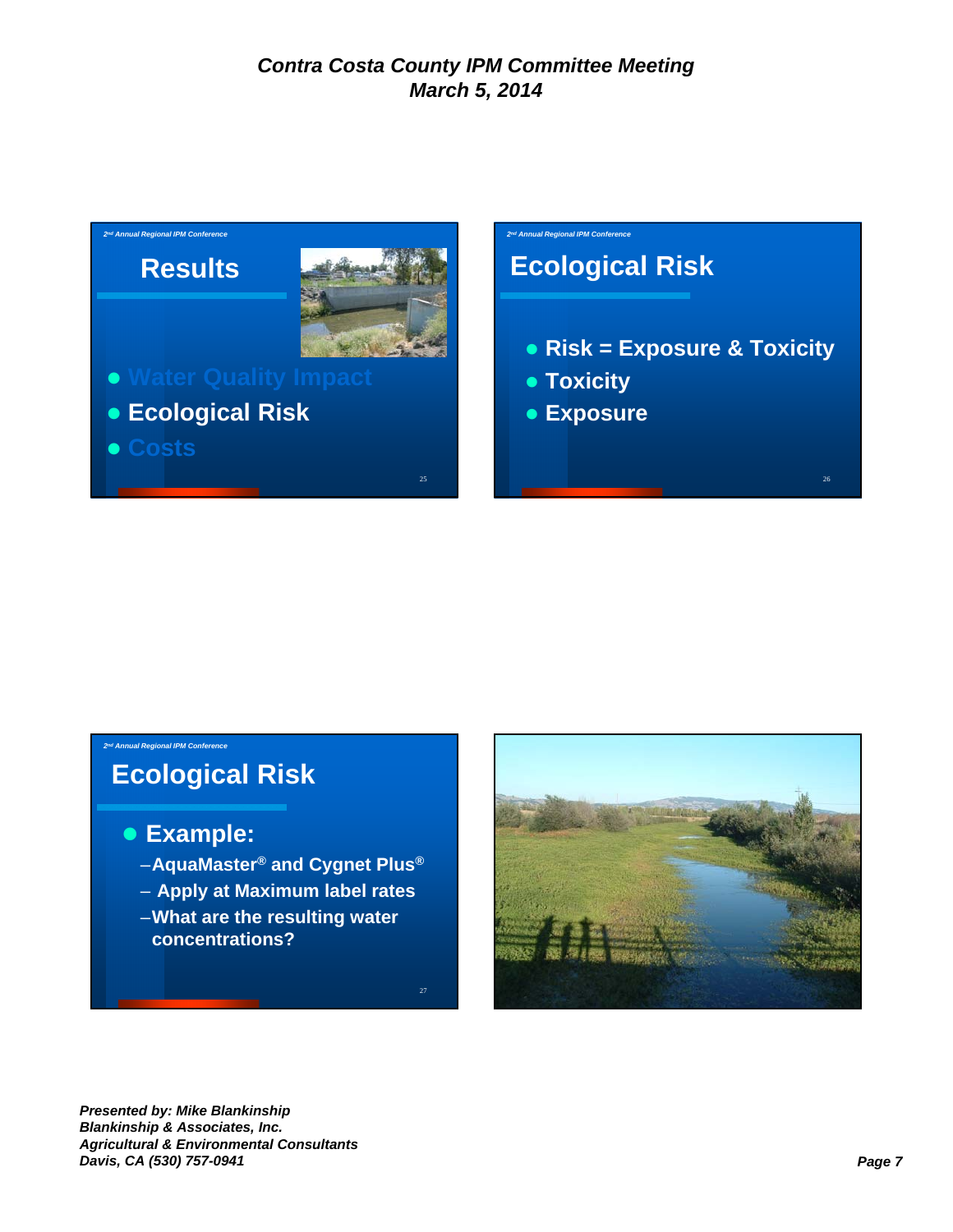



## *2nd Annual Regional IPM Conference*

# **Ecological Risk**

**Risk = Exposure & Toxicity**

31

- **Toxicity = ?**
- **Exposure = ?**

#### *2nd Annual Regional IPM Conference*

## **Glyphosate Aquatic Toxicity**

| <b>Organism</b>                       | $LC_{50}$<br>(mg/L) | <b>USEPA Classification</b>        |
|---------------------------------------|---------------------|------------------------------------|
| <b>Fathead Minnow</b>                 | 97                  | <b>Slightly Toxic</b>              |
| <b>Juvenile Pink</b><br><b>Salmon</b> | 14                  | <b>Slightly Toxic</b>              |
| <b>Juvenile Coho</b><br><b>Salmon</b> | 27                  | <b>Slightly Toxic</b>              |
| <b>Rainbow Trout</b>                  | 140                 | <b>Practically Non-Toxic</b>       |
| <b>Water Flea</b>                     | 750                 | <b>Practically Non-Toxic</b><br>32 |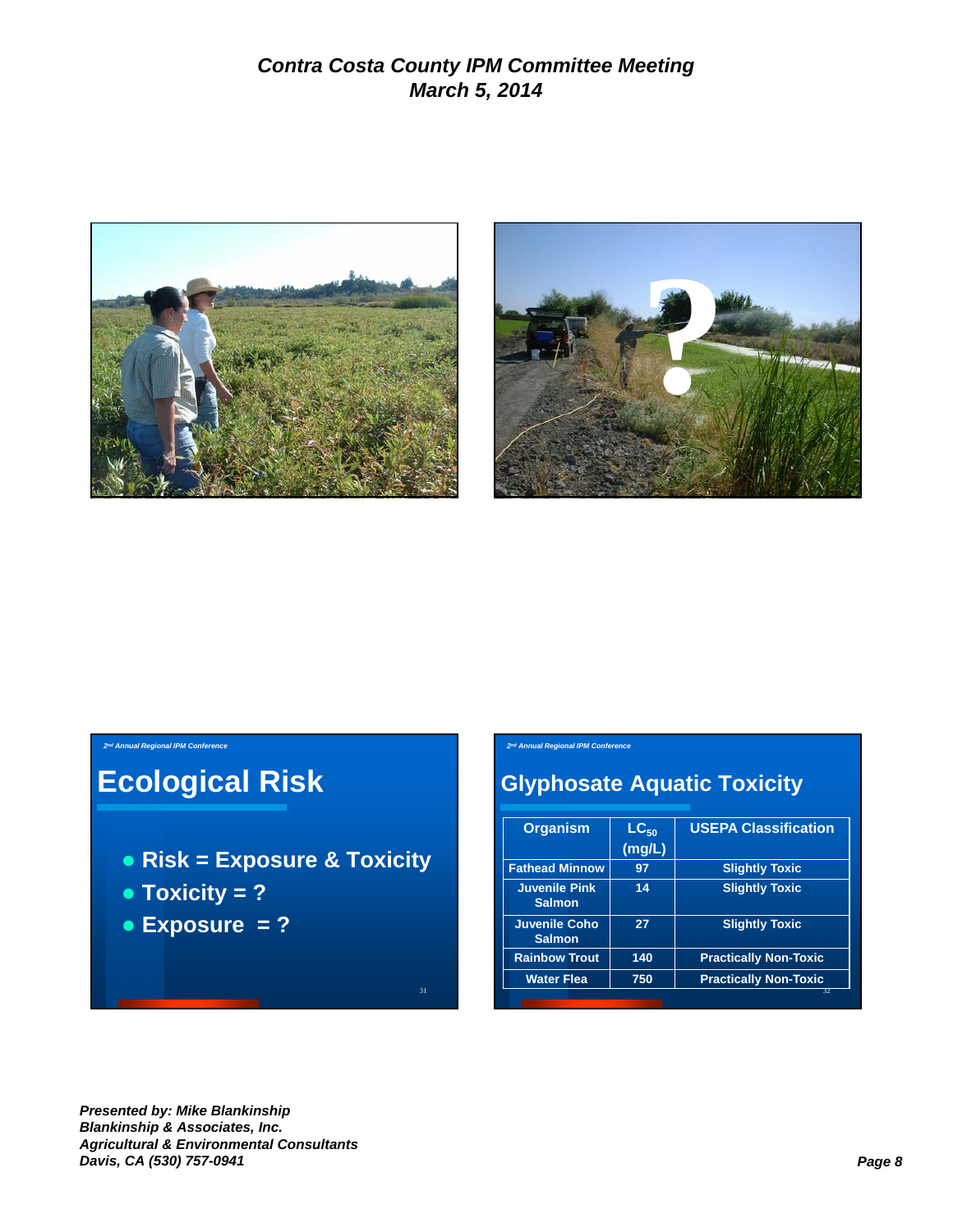## **Adjuvant Aquatic Toxicity**

|                             | $LC_{50}$                 | $LC_{50}$                       |
|-----------------------------|---------------------------|---------------------------------|
| <b>Surfactant</b>           | (mg/L)<br>(48 Hr Daphnia) | (mg/L)<br>(96 Hr Rainbow Trout) |
| <b>Kinetic<sup>®</sup></b>  | 61                        | 14                              |
| DyneAmic <sup>®</sup>       | 60                        | 23                              |
| Cygnet<br>Plus <sup>®</sup> | 31                        | 45                              |

#### *2nd Annual Regional IPM Conference*

## **Resulting Water Concentrations**

**Assume:** 3 inches of water and 50 % Plant uptake

| <b>Chemical</b>          | <b>Resulting water</b><br>concentration (mg/L) |
|--------------------------|------------------------------------------------|
| AquaMaster <sup>®</sup>  |                                                |
| Cygnet Plus <sup>®</sup> | 1.3                                            |

#### *2nd Annual Regional IPM Conference*

# **Risk: The Last Step**

- –**We know the toxicity**
- **We now know the exposure**
- –**What is the risk?**

#### *2nd Annual Regional IPM Conference*

# **Risk: The Last Step**

- **Use the "Hazard Quotient"**
	- –**HQ = Expected Concentration**
	- $LC_{50}$ –**If HQ < 1, not likely a problem** –**If HQ > 1, maybe a problem**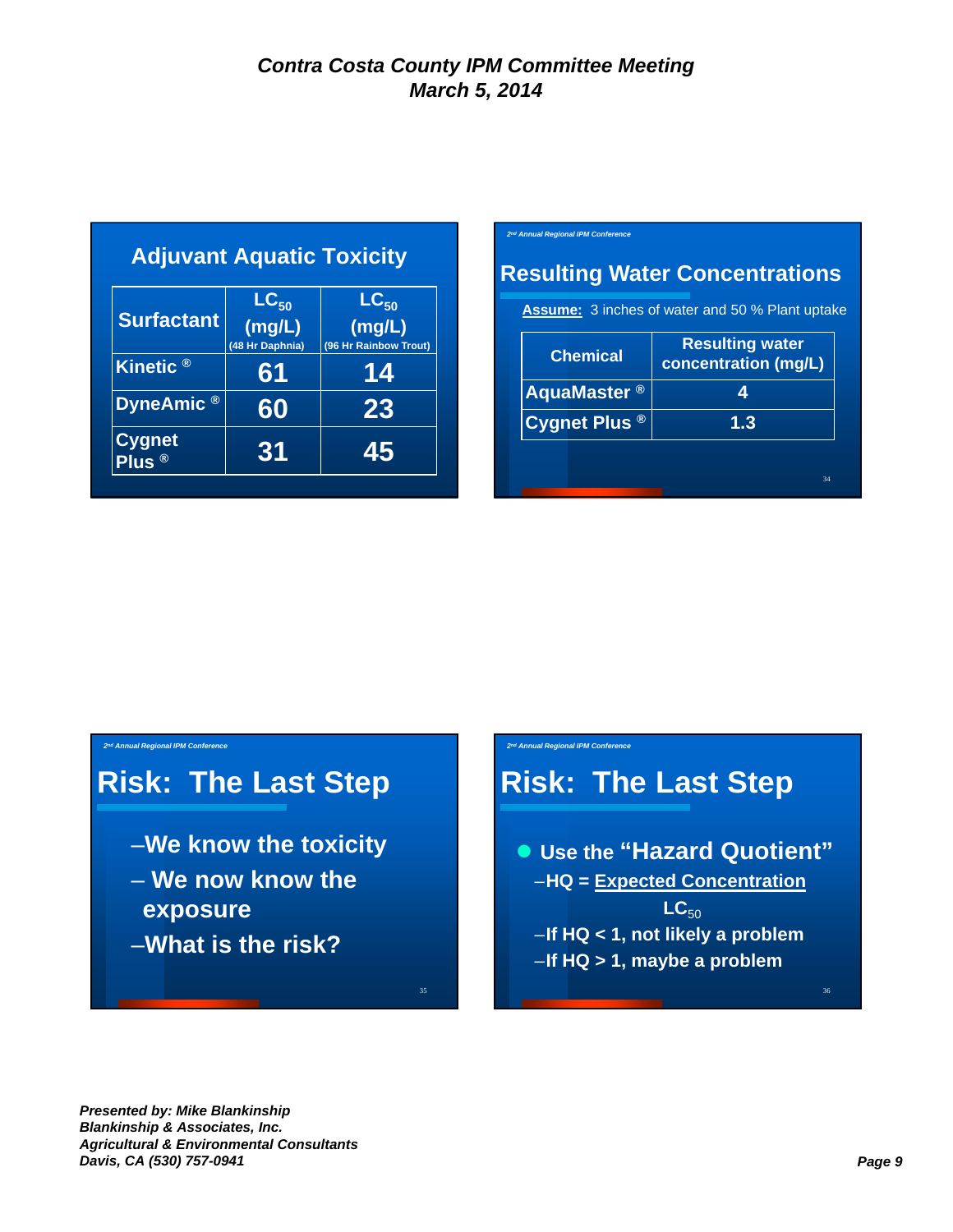| 2 <sup>nd</sup> Annual Regional IPM Conference<br><b>Risk: The Last Step</b> |                 |  |  |  |
|------------------------------------------------------------------------------|-----------------|--|--|--|
| <b>Pesticide</b>                                                             | HQ              |  |  |  |
| AquaMaster <sup>®</sup>                                                      | $4/750 = 0.005$ |  |  |  |
| Cygnet Plus <sup>®</sup>                                                     | $1.3/38 = 0.03$ |  |  |  |
|                                                                              | 37              |  |  |  |





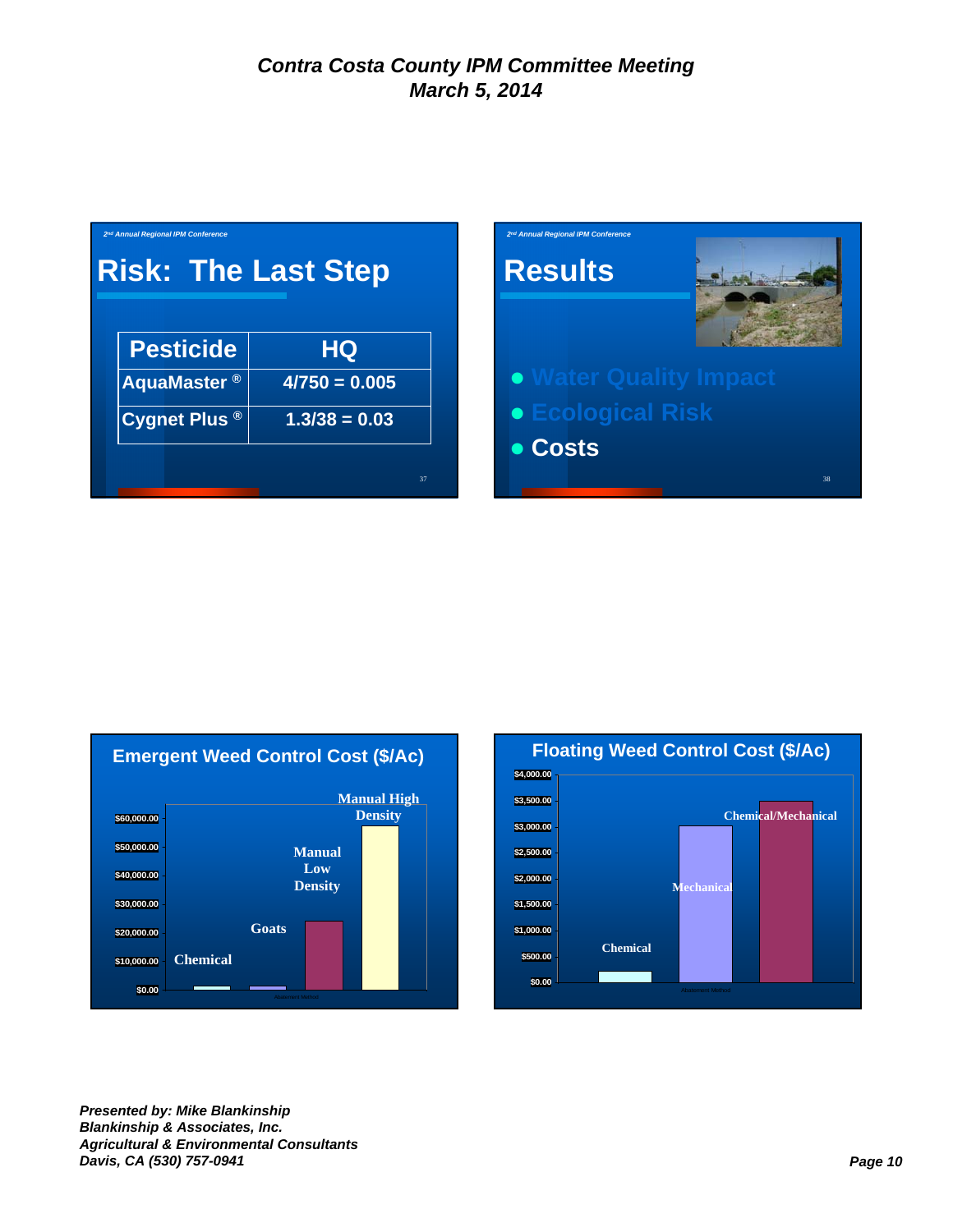





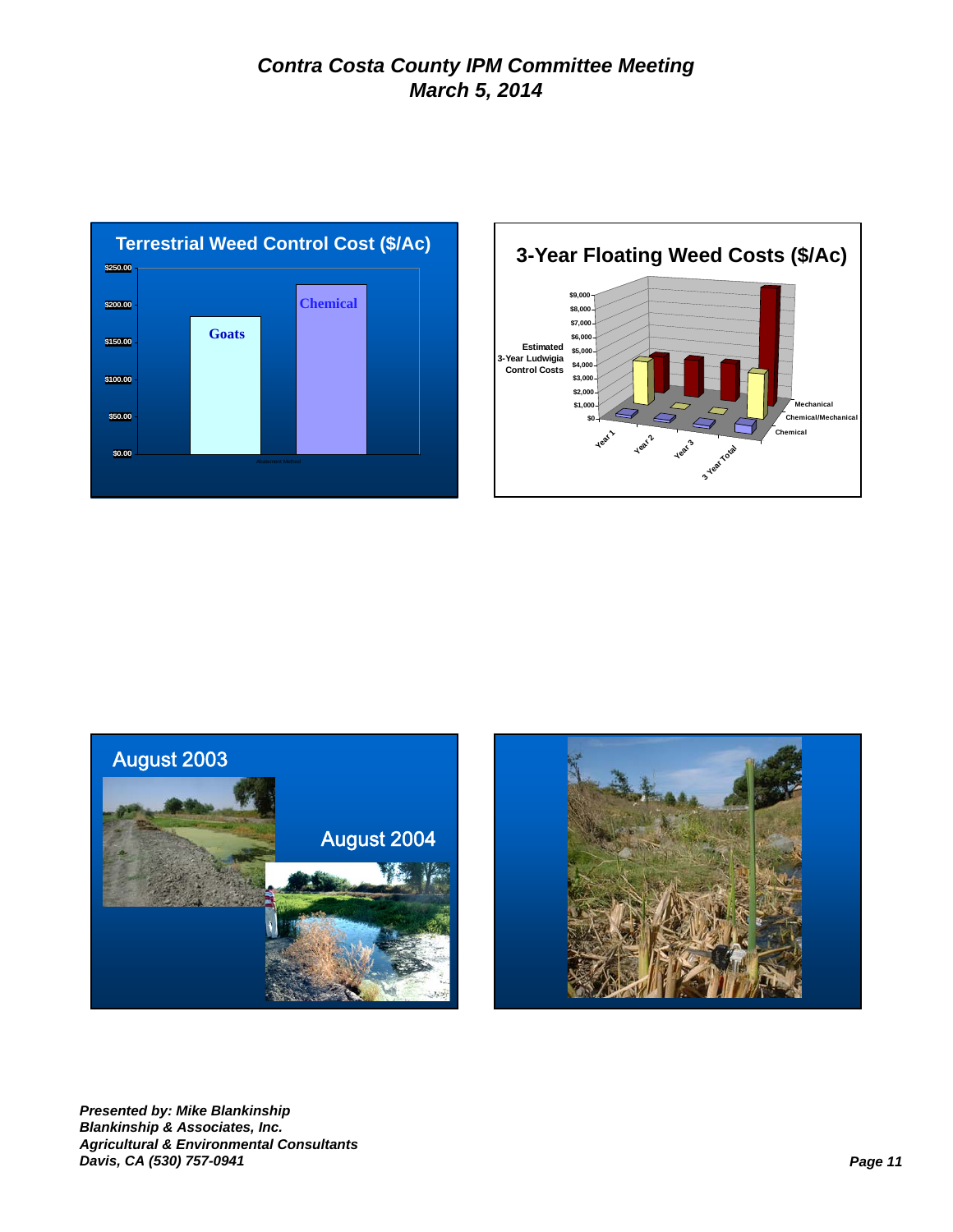



# **Summary**

*2nd Annual Regional IPM Conference*

**Mechanical Techniques Alone Are Expensive & Are Required Annually Goats Work Well**

47

#### *2nd Annual Regional IPM Conference*

**Summary (Continued)** 

- **Water Quality Impacts Transitory**
- **Chemical then Mechanical is Best**
- 48 **Risk of aquatic pesticides is minimal**